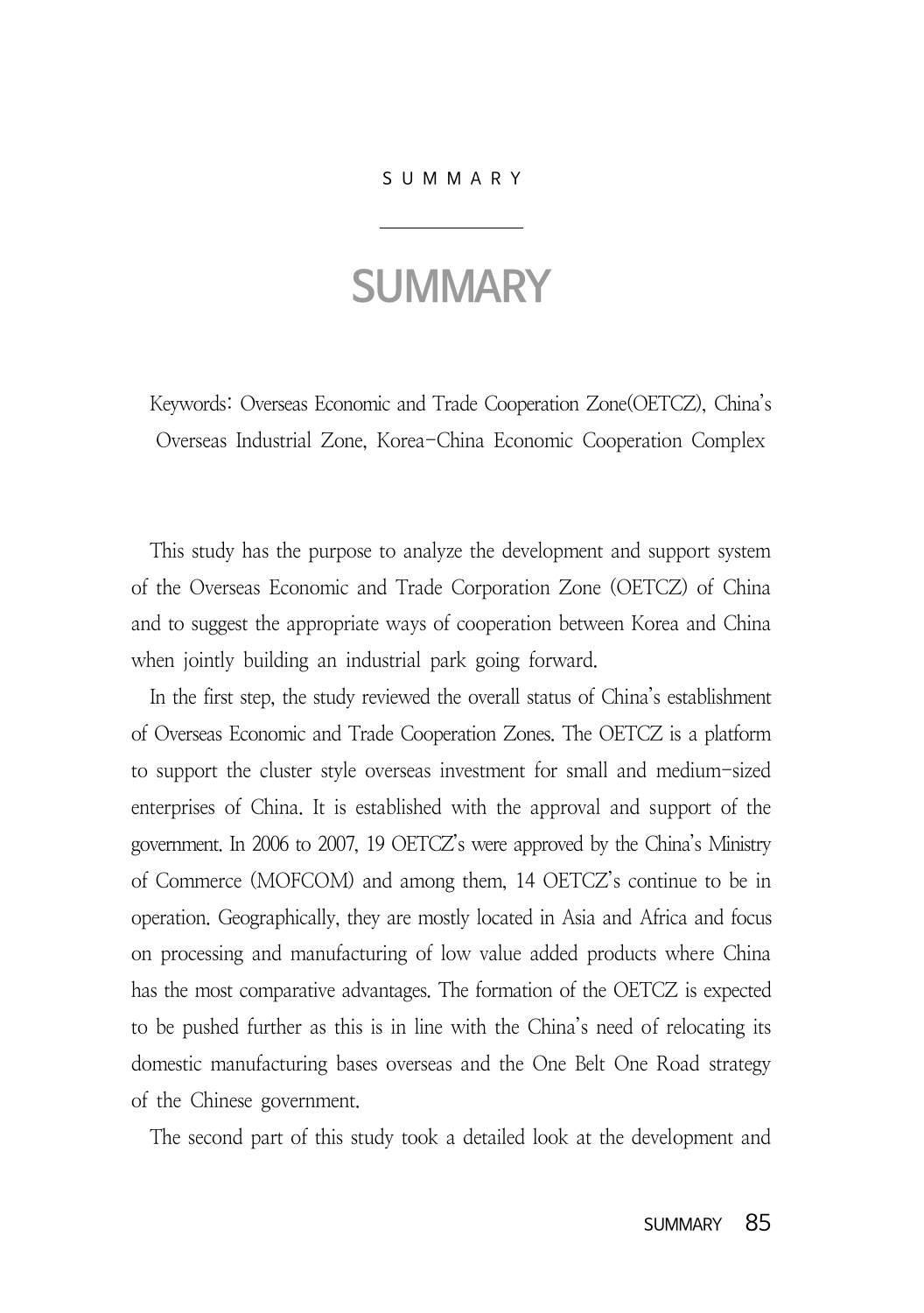support system of the OETCZ. In 2006, the MOFCOM employed the bidding method as a way of implementing the OETCZ in earnest. The Chinese government has provided the framework guideline on the formation and requirements of the OETCZ as well as financial and funding support. In particular, for the type of the OETCZ, the Chinese government also encourages the establishment of the cooperation zones mainly focusing on advanced technologies, product R&D, production-oriented innovation or technology & science. On top of financial and funding support, the Chinese government makes supervisory effort via the evaluation system.

 In the third part, Ussuriysk Economic Trade Cooperation Zone(Ussuriysk cooperation zone) supported by the Chinese government-the only economic zone located in the North East Asia-was studied as a case example. The Ussuriysk cooperation zone receives diplomatic support from the Chinese government and its creation, operation and maintenance is driven by a developer which was established with the joint contribution of Chinese domestic companies having rich experience on business in Russia. In the Ussuriysk cooperation zone, footwear, apparel and wood products are mainly produced, and the industrial division between Russia and China significantly differs by industry. This cooperation model is viewed to mutually benefit Russia and China as it helps Russia as the provider of the land develop the Russia's Far Eastern region which has suffered from weak social and economic infrastructure and it also helps China explore the places for overseas relocation of its domestic low added value industries.

The findings and suggestions of the study are as follows: first, in the possible negotiations on the formation of an industrial park between Korea and China in the future, building an industrial complex specialized in advanced technologies or business logistics would be a proper type of choice; second, clear standards and assessment system need to be developed along with integrated management